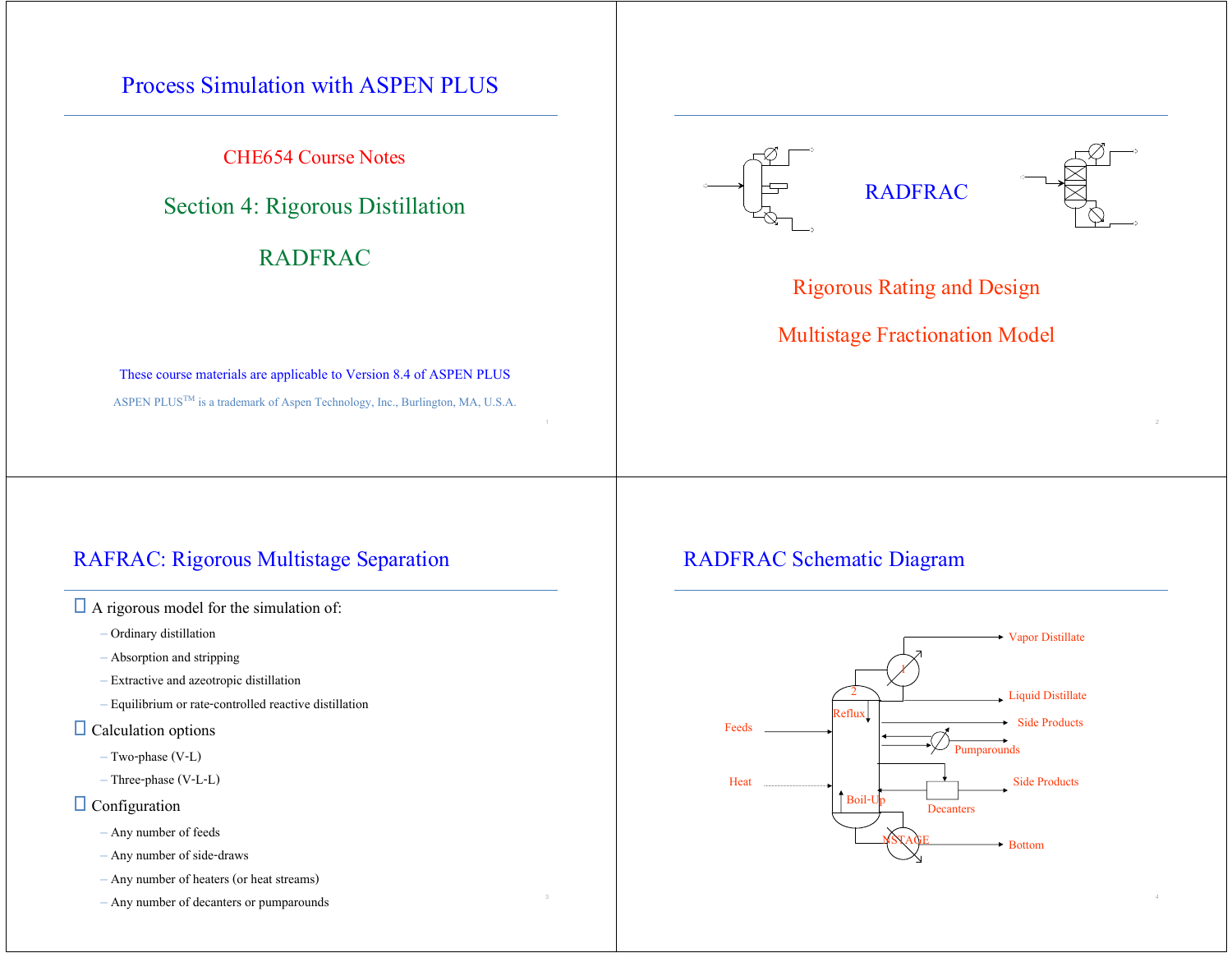### RADFRAC: 2-Phase Rating Mode

### $\Box$  Basic input specifications

- 1. Configuration
	- Number of stages (theoretical)
	- Condenser type (Total, Partial-Vapor, Partial-Vapor-Liquid, or None)
	- Reboiler type (Kettle, Thermosyphon, or None)
	- 2 column operating parameters from:
		- Distillate rate, bottom rate, reflux rate, boil-up rate, reflux ratio, boil up ratio, distillate to feed ratio, bottoms to feed ratio, condenser
		- duty, reboiler duty
		-
		- Some combinations are not allowed.

### RADFRAC: 2-Phase Rating Mode (Cont'd)

- 2. Feed and Product Streams Specifications
	- Feed tray location
	- Product tray locations and flow rates (for side-draws)

#### 3. Pressure Profile

- Specify top stage pressure and pressure drop across each tray, or
- Specify tray-by-tray pressure profile, or
- Specify pressure section by section

### RADFRAC: 2-Phase Rating Mode (Cont'd)

- 4. Condenser Specification
	- Condenser temperature or distillate vapor fraction, if condenser type is Partial-Vapor-Liquid
	- Subcooling temperature or degree of subcooling for liquid distillate and reflux
	- The default is saturated liquid distillate and saturated reflux.

Example of a RADFRAC column in 2-phase rating mode

– Separation of hydrocarbons: same process as that in the DISTL example except the DISTL module is replaced by a RADFRAC module

### RADFRAC Example: Separation of Hydrocarbons



 $\Box$  RR = 1.5, Distillate/Feed = 0.4

 $\Box$  IDEAL method is used.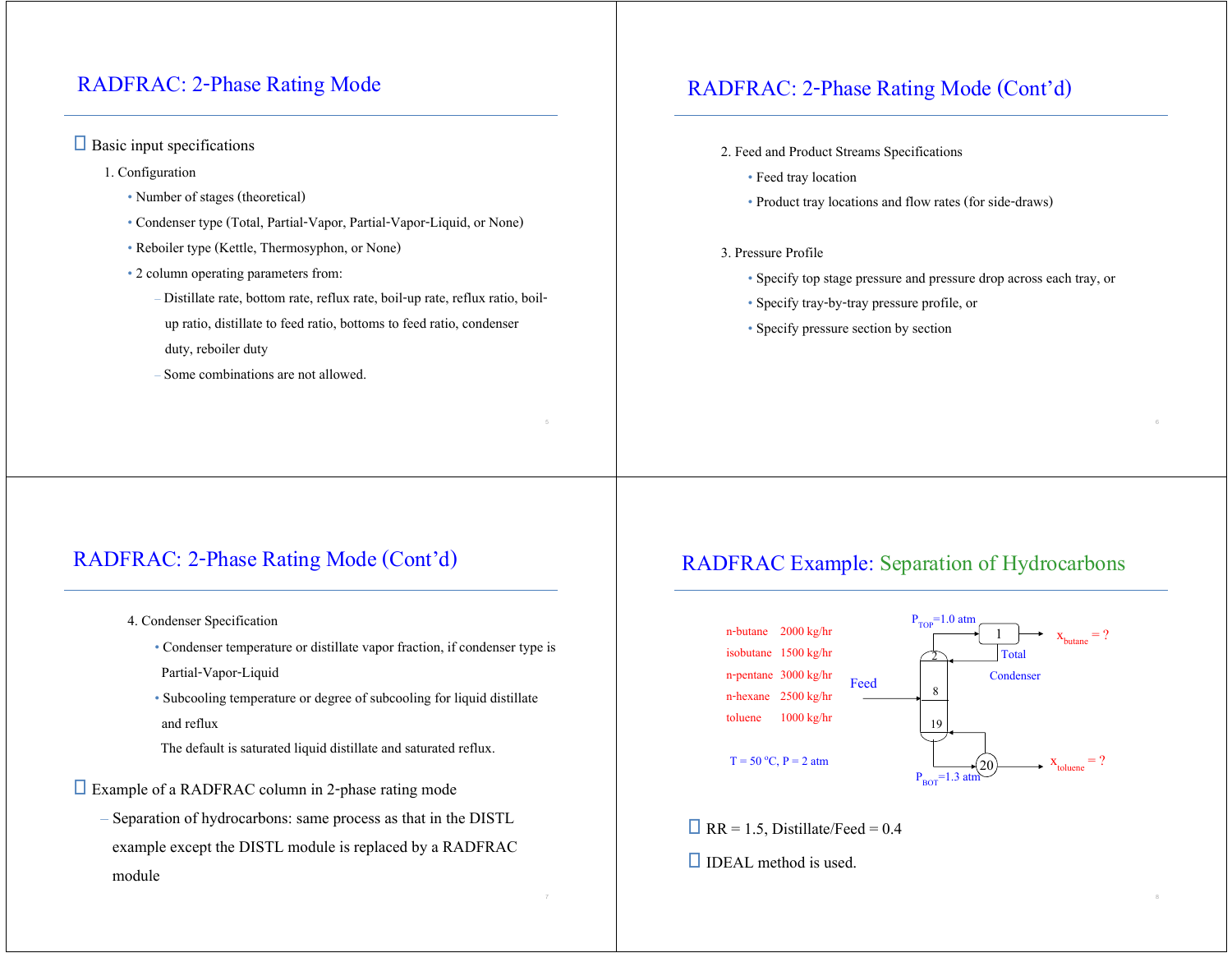# RADFRAC Configuration Tab

| tennomis.<br><b>Home</b>                                                                                           | $B$ $N2$ $n3$ $n4$<br><b>Dynamics</b><br>Equation Oriented<br>View.                         | Customize<br><b>Registration</b>                                                                                    |                                                                                                    | RADFRAC Rating 2-Phase Example.apw - Aspen Plus VII.4 - aspenONE                                                                         | Search aspenONE Exchange                                   | $- 0 x$<br><b>Elo w 0</b> |
|--------------------------------------------------------------------------------------------------------------------|---------------------------------------------------------------------------------------------|---------------------------------------------------------------------------------------------------------------------|----------------------------------------------------------------------------------------------------|------------------------------------------------------------------------------------------------------------------------------------------|------------------------------------------------------------|---------------------------|
| ENG<br>& Cut.<br>×.<br>N<br>ga Unit Sets<br><b>QOIN</b><br><b>News</b><br>25 Partie<br>District<br><b>Cipboard</b> | 4<br>fitter Figure Control Recording<br>Ray Line<br><b>Threasta</b><br>Paral:<br><b>Bay</b> | 25 Model Summary <b>2 Input</b><br>Scheen Summary * and History<br><b>In Littley Costs</b><br>El fleport<br>Simmary | w<br><b>ZE</b> Variation Anadysis<br>235<br>C Servicery<br><b>Activated</b><br>Analysis C Data Fit | An Heat Exchanger 1.3 Apechripe Search<br><b>D.</b> Distillation Synthesis<br><b>J.A.</b> Flare Systems<br>42 Primara Relief<br>Analysis | e<br>5.00<br>Temperature:<br>Composition<br>l a i<br>Pice. |                           |
| Simulation<br>٠                                                                                                    | Main Finesheet : RADFRAC (RadFrac) : +                                                      |                                                                                                                     |                                                                                                    |                                                                                                                                          |                                                            |                           |
| All Berns<br>$\cdot$                                                                                               | O Configuration G Streams   G Fressure   G Condition   G Residen   1-Those   Information    |                                                                                                                     |                                                                                                    |                                                                                                                                          |                                                            |                           |
| $\rightarrow$<br><b>Co</b> Setup                                                                                   | Setup options                                                                               |                                                                                                                     |                                                                                                    |                                                                                                                                          |                                                            |                           |
| <b>B</b> Property Sets                                                                                             |                                                                                             |                                                                                                                     |                                                                                                    |                                                                                                                                          |                                                            |                           |
| <b>B</b> Analysis                                                                                                  | Calculation type:                                                                           | Equilibrium<br>٠                                                                                                    |                                                                                                    |                                                                                                                                          |                                                            |                           |
| <b>Ball</b> Flowsheet                                                                                              | Number of stages:                                                                           | 20                                                                                                                  | C Stege Wizerd                                                                                     |                                                                                                                                          |                                                            |                           |
| <b>Da Streams</b>                                                                                                  | Condenser                                                                                   | <b>Total</b>                                                                                                        |                                                                                                    |                                                                                                                                          |                                                            |                           |
| <b>Illa</b> Blocks                                                                                                 | <b>Rebolen</b>                                                                              | Cettle                                                                                                              | $\cdot$                                                                                            |                                                                                                                                          |                                                            |                           |
| A <b>CRADIRAC</b><br>> La Specifications                                                                           | Valid phases:                                                                               | Vision Liquid                                                                                                       | $\bullet$                                                                                          |                                                                                                                                          |                                                            |                           |
| > Configuration                                                                                                    | Convergence:                                                                                | <b>Standard</b>                                                                                                     | $\sim$                                                                                             |                                                                                                                                          |                                                            |                           |
| > Eg Sizing and Rating                                                                                             |                                                                                             |                                                                                                                     |                                                                                                    |                                                                                                                                          |                                                            |                           |
| 1 <b>City Rate Based Modeling</b>                                                                                  | Operating specifications                                                                    |                                                                                                                     |                                                                                                    |                                                                                                                                          |                                                            |                           |
| $+$ $\Box$ Analysis                                                                                                | <b>Reflux ratio</b>                                                                         | * Mole<br>$-15$                                                                                                     | $\sim$                                                                                             |                                                                                                                                          |                                                            |                           |
| 1 Da Convergence                                                                                                   | Distillate to feed ratio                                                                    | - Mole<br>$-84$                                                                                                     |                                                                                                    |                                                                                                                                          |                                                            |                           |
| > Lig Dynamics<br>> Ca FO Modeling                                                                                 | Free water reflux ratios:                                                                   | l e                                                                                                                 | Feed Basis                                                                                         |                                                                                                                                          |                                                            |                           |
| <b>Call Results</b>                                                                                                |                                                                                             |                                                                                                                     |                                                                                                    |                                                                                                                                          |                                                            |                           |
| <b>The Profiles</b>                                                                                                |                                                                                             |                                                                                                                     |                                                                                                    |                                                                                                                                          |                                                            |                           |
| Stream Results                                                                                                     |                                                                                             |                                                                                                                     |                                                                                                    |                                                                                                                                          |                                                            |                           |
| <b>Cas Stream Results (Custor</b>                                                                                  |                                                                                             |                                                                                                                     |                                                                                                    |                                                                                                                                          |                                                            |                           |
|                                                                                                                    |                                                                                             |                                                                                                                     |                                                                                                    |                                                                                                                                          |                                                            |                           |
|                                                                                                                    |                                                                                             |                                                                                                                     |                                                                                                    |                                                                                                                                          |                                                            |                           |
|                                                                                                                    |                                                                                             |                                                                                                                     |                                                                                                    |                                                                                                                                          |                                                            |                           |
|                                                                                                                    |                                                                                             |                                                                                                                     |                                                                                                    |                                                                                                                                          |                                                            |                           |
| i di<br>$-11.7$                                                                                                    |                                                                                             |                                                                                                                     |                                                                                                    |                                                                                                                                          |                                                            |                           |
| <b>El</b> Summary<br><b>Callidge</b><br><b>Tal Reactions</b><br><b>Ta</b> Cymelesters                              |                                                                                             |                                                                                                                     |                                                                                                    |                                                                                                                                          |                                                            |                           |
|                                                                                                                    | Model Paintin                                                                               |                                                                                                                     |                                                                                                    |                                                                                                                                          |                                                            |                           |
|                                                                                                                    |                                                                                             |                                                                                                                     |                                                                                                    |                                                                                                                                          |                                                            |                           |
|                                                                                                                    | $\overline{\mathbf{N}}$<br>Mixers/Splitters                                                 | Separators<br>Estfrangers<br>Columns                                                                                | Faiscion.<br>Pressure Changers                                                                     | Manputators Solids<br>Solids Separators                                                                                                  | <b>User Models</b>                                         |                           |
|                                                                                                                    |                                                                                             |                                                                                                                     |                                                                                                    |                                                                                                                                          |                                                            |                           |
| Properties<br><b>Simulation</b><br><b>AV</b> Energy Analysis                                                       | $\neg$                                                                                      |                                                                                                                     |                                                                                                    |                                                                                                                                          |                                                            |                           |
|                                                                                                                    | <b>Material</b><br>Miser<br><b>Flight</b>                                                   | <b>SSpitt</b>                                                                                                       |                                                                                                    |                                                                                                                                          |                                                            |                           |
|                                                                                                                    |                                                                                             |                                                                                                                     |                                                                                                    |                                                                                                                                          |                                                            |                           |
|                                                                                                                    |                                                                                             |                                                                                                                     |                                                                                                    |                                                                                                                                          |                                                            | $-1-$<br>$nom \theta$     |
| Results Available Check Status                                                                                     | B<br>if a<br><b>SEA</b>                                                                     | $A^*$ $D$<br><b>GE</b>                                                                                              |                                                                                                    |                                                                                                                                          | <b>HHT -</b>                                               | $+ 1 x$<br>图 图 2 4 18     |

### RADFRAC Stream Tab

| <b>DAG</b><br>A Cit.<br>N۰<br>Griba Sets<br><b>DOISY</b><br>Next Littler<br>Shep:<br>25 Parist<br>Cipboard<br>Date.<br>Simulation<br>All Items<br>٠<br><b>Dis Setup</b><br>Feed streams<br><b>By Property Sets</b><br>Analysis<br><b>IFEED</b><br><b>Constant</b><br><b>Co Sheams</b><br><b>Da Blocks</b><br><b>A BANCHAC</b> | <b>Equation Oriented</b><br>H.<br><b>Ship Reset Control Recordia</b><br>Shearra<br>Panel 1<br>film.<br>Main Flowsheet - RADFRAC (RadFrac) + +<br>Stage<br>Name<br>٠ | Model Summary <b>El Input</b><br>Stream Summary * all History<br><b>LET MARRY Conts</b><br><b>D</b> Fincent<br>Summary<br>OConfiguration OStreams   O Fressure   OCondition   O Fatboller   1 Pluste   Information  <br>Convention<br>Above-Stops | S Senitory<br>Activated<br>Analysis M. Data Fit | Sillmen Analysis - An Heat Exchanger A.P Assotroste Search<br>A Flare System  Distillation Systems<br><3. Trenture Relief<br>Analysis | e<br>ĸ<br>H<br>Temperature<br>Composition<br>H.<br>Port | 2000  |
|-------------------------------------------------------------------------------------------------------------------------------------------------------------------------------------------------------------------------------------------------------------------------------------------------------------------------------|---------------------------------------------------------------------------------------------------------------------------------------------------------------------|---------------------------------------------------------------------------------------------------------------------------------------------------------------------------------------------------------------------------------------------------|-------------------------------------------------|---------------------------------------------------------------------------------------------------------------------------------------|---------------------------------------------------------|-------|
|                                                                                                                                                                                                                                                                                                                               |                                                                                                                                                                     |                                                                                                                                                                                                                                                   |                                                 |                                                                                                                                       |                                                         |       |
|                                                                                                                                                                                                                                                                                                                               |                                                                                                                                                                     |                                                                                                                                                                                                                                                   |                                                 |                                                                                                                                       |                                                         |       |
|                                                                                                                                                                                                                                                                                                                               |                                                                                                                                                                     |                                                                                                                                                                                                                                                   |                                                 |                                                                                                                                       |                                                         |       |
|                                                                                                                                                                                                                                                                                                                               |                                                                                                                                                                     |                                                                                                                                                                                                                                                   |                                                 |                                                                                                                                       |                                                         |       |
|                                                                                                                                                                                                                                                                                                                               |                                                                                                                                                                     |                                                                                                                                                                                                                                                   |                                                 |                                                                                                                                       |                                                         |       |
|                                                                                                                                                                                                                                                                                                                               |                                                                                                                                                                     |                                                                                                                                                                                                                                                   |                                                 |                                                                                                                                       |                                                         |       |
|                                                                                                                                                                                                                                                                                                                               |                                                                                                                                                                     |                                                                                                                                                                                                                                                   |                                                 |                                                                                                                                       |                                                         |       |
|                                                                                                                                                                                                                                                                                                                               |                                                                                                                                                                     |                                                                                                                                                                                                                                                   |                                                 |                                                                                                                                       |                                                         |       |
| > La Specifications                                                                                                                                                                                                                                                                                                           |                                                                                                                                                                     |                                                                                                                                                                                                                                                   |                                                 |                                                                                                                                       |                                                         |       |
| Product streams<br>> Eg Configuration                                                                                                                                                                                                                                                                                         |                                                                                                                                                                     |                                                                                                                                                                                                                                                   | <b>Livin</b><br>Flow Ratio                      | Feed Specs                                                                                                                            |                                                         |       |
| > Ca Sizing and Rating<br>OVERHEAD                                                                                                                                                                                                                                                                                            | <b>Stage</b><br>Name<br>Liquid<br>٠                                                                                                                                 | <b>Pháné</b><br><b>Basis</b><br>Mole                                                                                                                                                                                                              | <b>Flow</b><br><b>Kansas Ray</b>                | Forest bulgary                                                                                                                        |                                                         |       |
| > Eit, Rate-Based Modeling<br>1 Eg Analysis<br>BOTTOMS.                                                                                                                                                                                                                                                                       | 20<br>Liquid                                                                                                                                                        | Millet                                                                                                                                                                                                                                            | Stewart Ny                                      | Fried Sales                                                                                                                           |                                                         |       |
| > Ca Convergence                                                                                                                                                                                                                                                                                                              |                                                                                                                                                                     |                                                                                                                                                                                                                                                   |                                                 |                                                                                                                                       |                                                         |       |
| > La Dynamics<br>Pseudo streams                                                                                                                                                                                                                                                                                               |                                                                                                                                                                     |                                                                                                                                                                                                                                                   |                                                 |                                                                                                                                       |                                                         |       |
| > La EO Modeling                                                                                                                                                                                                                                                                                                              | Pieudo Stream Stage<br>Name                                                                                                                                         | Internal Phase Reboler Phase                                                                                                                                                                                                                      | Reboller<br><b>Pumparound</b>                   | Pumparound<br>Flow<br><b>Uwts</b>                                                                                                     |                                                         |       |
| <b>THE FIRMALES</b><br><b>Profiles</b>                                                                                                                                                                                                                                                                                        | Type                                                                                                                                                                |                                                                                                                                                                                                                                                   | Conditions<br>$\circ$                           | Conditions                                                                                                                            |                                                         |       |
| <b>Ca</b> Stream Results                                                                                                                                                                                                                                                                                                      |                                                                                                                                                                     |                                                                                                                                                                                                                                                   |                                                 |                                                                                                                                       |                                                         |       |
| <b>Constitution Results (Custor</b>                                                                                                                                                                                                                                                                                           |                                                                                                                                                                     |                                                                                                                                                                                                                                                   |                                                 |                                                                                                                                       |                                                         |       |
| <b>Ballymore</b><br><b>Ca</b> Utilities                                                                                                                                                                                                                                                                                       |                                                                                                                                                                     |                                                                                                                                                                                                                                                   |                                                 |                                                                                                                                       |                                                         |       |
| <b>E</b> Reactions                                                                                                                                                                                                                                                                                                            |                                                                                                                                                                     |                                                                                                                                                                                                                                                   |                                                 |                                                                                                                                       |                                                         |       |
| The Parameters<br>$-11.9$<br>Committee of the                                                                                                                                                                                                                                                                                 |                                                                                                                                                                     |                                                                                                                                                                                                                                                   |                                                 |                                                                                                                                       |                                                         |       |
|                                                                                                                                                                                                                                                                                                                               |                                                                                                                                                                     |                                                                                                                                                                                                                                                   |                                                 |                                                                                                                                       |                                                         |       |
| Properties<br>Model Patente                                                                                                                                                                                                                                                                                                   |                                                                                                                                                                     |                                                                                                                                                                                                                                                   |                                                 |                                                                                                                                       |                                                         | $-12$ |

### RADFRAC Pressure Tab

| <b>bonomics</b><br>.Tile<br>Home                                                                                                                                                                                                                                                                                                                                                                                | 三 6 三 钱<br>RADFRAC Rating 2-Phase Example.apw - Aspen Plus V8.4 - aspenONE<br>Search aspenONE Exchange<br>Equation Oriented<br>View.<br>Customize Resources<br><b>Dynamics</b>                                                                                                                                                                                                                                                                                                                               | $-5$<br>2000 |
|-----------------------------------------------------------------------------------------------------------------------------------------------------------------------------------------------------------------------------------------------------------------------------------------------------------------------------------------------------------------------------------------------------------------|--------------------------------------------------------------------------------------------------------------------------------------------------------------------------------------------------------------------------------------------------------------------------------------------------------------------------------------------------------------------------------------------------------------------------------------------------------------------------------------------------------------|--------------|
| <b>DVG</b><br>A Cit.<br>N<br>Gribat Sets<br><b>DOIN</b><br><b>Neigh</b><br>25 Paris<br>Data.<br>Cipboard                                                                                                                                                                                                                                                                                                        | Sillmen Analysis A Heat Exchanger & Assortione Search<br>Model Summary Dayut<br>×<br>ч,<br><b>ICZ</b><br>z<br>Stream Summary * all History<br>Stewart<br>A Flare System  Distillation Systems<br>3.54<br><b>State Reset Control Recordial</b><br>Activated<br>Shep:<br><b>FLAN</b><br>Temperature<br>Custom<br>$\left  \cdot \right $ Carve<br><b>D</b> Report<br><3. Trenture Relief<br>Analysis M. Data Fit<br>LLT Mility Costs<br><b>Shearry</b><br>Pariel<br><b>Size</b><br>Analysis<br>Pine.<br>Summary |              |
| Simulation                                                                                                                                                                                                                                                                                                                                                                                                      | Main Flowsheet - RADFRAC (RadFrac) - +                                                                                                                                                                                                                                                                                                                                                                                                                                                                       |              |
| All Items                                                                                                                                                                                                                                                                                                                                                                                                       | OConfiguration   OStream   O Pressure   OCondimer   O Reboller   1 Plust   Information                                                                                                                                                                                                                                                                                                                                                                                                                       |              |
| <b>Dis Setup</b><br>Ta Property Sets<br><b>B</b> Analysis<br><b>S</b> Flowsheet<br><b>Co Sheams</b><br><b>Da Blocks</b><br><b>A BANCHAC</b><br>> La Specifications<br>> Eg Configuration<br>> Eg Sizing and Rating<br>> Eg Rate-Based Modeling<br>1 Eg Analysis<br>> Ca Convergence<br>> Lis Dynamics<br>> EB ED Modeling<br><b>THE FIRMALES</b><br><b>Profiles</b><br>Stream Results<br>Stream Results (Custor | ٠<br>View<br><b>Pressure profile</b><br>Pressure profile<br>Stage<br>Pressure<br>atre<br>1<br>20<br>ū<br>RADFRAC will do linear<br>interpolation between stages                                                                                                                                                                                                                                                                                                                                              |              |
| <b>Baltimore</b><br>Utilies                                                                                                                                                                                                                                                                                                                                                                                     |                                                                                                                                                                                                                                                                                                                                                                                                                                                                                                              |              |
| <b>Beactions</b><br>The Powering<br>$-100$<br>$-14$                                                                                                                                                                                                                                                                                                                                                             |                                                                                                                                                                                                                                                                                                                                                                                                                                                                                                              |              |
|                                                                                                                                                                                                                                                                                                                                                                                                                 |                                                                                                                                                                                                                                                                                                                                                                                                                                                                                                              |              |
| Properties                                                                                                                                                                                                                                                                                                                                                                                                      | Model Faterni                                                                                                                                                                                                                                                                                                                                                                                                                                                                                                | $+11$        |
| <b>Constant</b>                                                                                                                                                                                                                                                                                                                                                                                                 | $\overline{\mathbf{S}}$<br>Mierca/Spitters<br>Pressure Changers   Mangulation<br><b>Sellids</b><br>Solida Separators<br><b>User Models</b><br>Exchangers.<br>Columns Reaction<br><b>Separators</b>                                                                                                                                                                                                                                                                                                           |              |
|                                                                                                                                                                                                                                                                                                                                                                                                                 |                                                                                                                                                                                                                                                                                                                                                                                                                                                                                                              |              |
|                                                                                                                                                                                                                                                                                                                                                                                                                 | $\neg$<br>Material<br>Mixer<br>Stair<br><b>SSpitt</b>                                                                                                                                                                                                                                                                                                                                                                                                                                                        |              |
| 69 Energy Analysis<br>Results Available Check Status                                                                                                                                                                                                                                                                                                                                                            | $mn - B$                                                                                                                                                                                                                                                                                                                                                                                                                                                                                                     | $-11 -$      |

## RADFRAC Condenser Tab

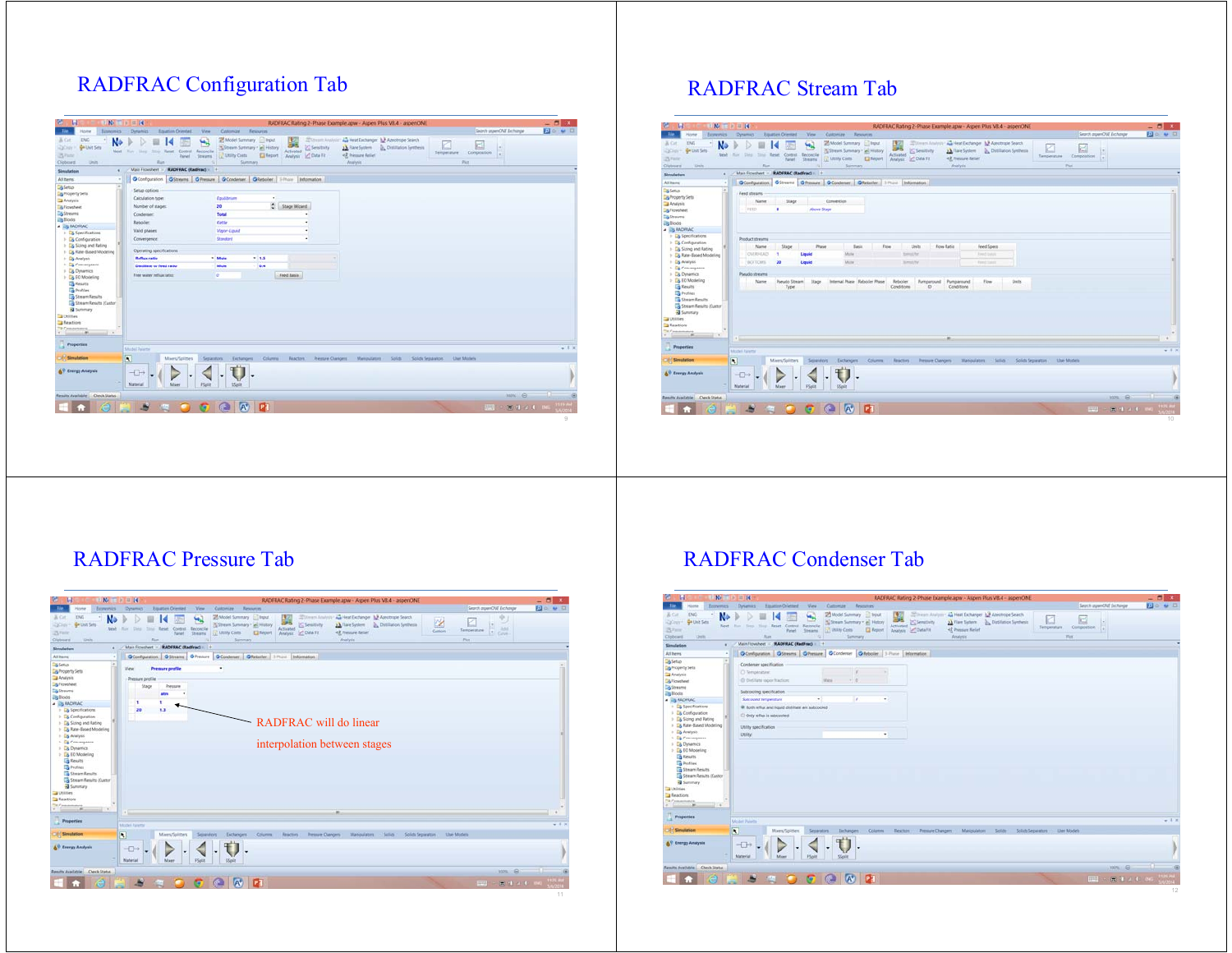# Comparing DISTL with RADFRAC Results

DISTL Results:

 $x<sub>butane</sub> = 0.998 (mass) overhead$  $x_{\text{toluene}}$  = 0.149 (mass) bottoms  $T_{\text{TOP}} = 20.8 \text{ °F}, T_{\text{BOTTOM}} = 127.9 \text{ °F}$  $Q<sub>TOP</sub> = -2.99$  MMBtu/hr,  $Q<sub>BOTTOM</sub> = 1.26$  MMBtu/hr

### **E** RADFRAC Results:

 $x<sub>butane</sub> = 0.993$  (mass) overhead  $x_{\text{toluene}} = 0.149 \text{ (mass)}$  bottoms  $T_{\text{TOP}} = 20.9 \text{ °F}, T_{\text{BOTTOM}} = 127.4 \text{ °F}$  $Q_{\text{TOP}}$  = -2.97 MMBtu/hr,  $Q_{\text{ROTTOM}}$  = 1.24 MMBtu/hr

|                                                                                                                                  | <b>RADFRAC Result Profiles</b> |                                 |                                                       |                                                             |                                            |                                                           |                                                                                                                    | profiles                        |                                                                                              |                                  |                   | K-values<br>profile                    |                           |                                                                       |                            |                     |
|----------------------------------------------------------------------------------------------------------------------------------|--------------------------------|---------------------------------|-------------------------------------------------------|-------------------------------------------------------------|--------------------------------------------|-----------------------------------------------------------|--------------------------------------------------------------------------------------------------------------------|---------------------------------|----------------------------------------------------------------------------------------------|----------------------------------|-------------------|----------------------------------------|---------------------------|-----------------------------------------------------------------------|----------------------------|---------------------|
| K.<br>н                                                                                                                          | $-24$                          |                                 |                                                       |                                                             |                                            |                                                           | RADI RAC Rating 2-Phase Example.apw - Aspen Plus VII.4 - aspenONE                                                  |                                 |                                                                                              |                                  |                   |                                        |                           |                                                                       | - 8                        |                     |
| <b>Representati</b><br>ENG<br>& Or<br>N<br><b>Q+Uut Sets</b><br><b>CICINEY</b><br>Next<br>25 Partiel<br><b>DVVB</b><br>Oiphinest | <b>House</b>                   | <b>Dynamics</b><br><b>State</b> | Equation Orientald<br>Reset<br>Total C<br><b>Bush</b> | View.<br>Control<br>flecore)<br><b>Sink</b><br><b>Panel</b> | Cinternize<br><b>Z</b> Mode<br>Utility Com | $\sim$<br><b>EL Hput</b><br>all History<br><b>El Repo</b> | Amelysis of Clata Fit                                                                                              | <b>APRILIANS</b>                | A Heat Exchanger La Azeptispe Search<br>1 h Fiare Suttern<br><3. Pressure Relief<br>Analysis | <b>C.</b> Distillation Synthesis |                   | <b>IX</b><br>Custom                    | Temperature<br><b>Put</b> | Search aspenONF Exchange<br>÷<br>-<br><b>June</b><br>i e ji<br>Camer. |                            | <b>Do u</b> D       |
| Simulation<br>×,                                                                                                                 |                                | Main Ficturate et 11            |                                                       | <b>RADIAKC (RadFrac) - Profiles</b>                         |                                            |                                                           |                                                                                                                    |                                 |                                                                                              |                                  |                   |                                        |                           |                                                                       |                            |                     |
| All <b>Berns</b><br>×<br><b>D&amp; Setup</b><br><b>By Property Sets</b>                                                          | TPFO<br>Vew.                   |                                 |                                                       | Compositions & Values<br>. Back Mole                        | sales<br>٠                                 |                                                           | Reachine:   Efficiencies   Properties   Key Components   Thermal Analysis   Hydraulic Analysis   Bubble Dew Points |                                 |                                                                                              |                                  |                   |                                        |                           |                                                                       |                            |                     |
| <b>B</b> Analysis<br>Property Sets<br>Host Congrete                                                                              |                                | Stage                           | Tempera                                               | Pressure                                                    | Heat duty                                  |                                                           | Liquid from (Mole) Vapor from (Mole)                                                                               | Liquid feed<br>(Mole)           | Vapor feed<br>(Mole)                                                                         | Mixed feed.<br>(Mole)            | (Mole)            | Exubour rogal Fastens biasil<br>(Mole) | Liquid<br>enthalpy        | Vapor<br>enthalpy                                                     | Liquid flow<br>(Mole)      | Vac                 |
| illa Blocks                                                                                                                      | ×                              |                                 | ×                                                     | $-$ psia<br>٠                                               | <b>Bruft</b><br>٠                          | <b>Tomoi, he</b>                                          | * itemol/fu                                                                                                        | bmolfy . Bmolfy                 |                                                                                              | $-$ libraci/ty                   | * Ibmol/hr        | $-$ Eurosi/W<br>$\bullet$              | Etu/bruol .               | Btu/bmol<br>$\bullet$                                                 | <b>ItumoUfu</b><br>$\cdot$ | <b>Rumi</b>         |
| <b>A US RADITAC</b>                                                                                                              |                                | $-11$                           | 203044                                                | 14,6958                                                     | MJaa                                       | 312.306                                                   |                                                                                                                    |                                 |                                                                                              | ×                                | 134.922           | ٠                                      | 46613.5                   | $-57581.4$                                                            | 187,584                    | a                   |
| > La Specifications                                                                                                              |                                | - 2                             | 34,7072                                               | 14926                                                       | ń                                          |                                                           | <b>TPFO</b> profiles are                                                                                           |                                 |                                                                                              | $\alpha$                         | ×                 | $\circ$                                | $-66394.3$                | $-57104.7$                                                            | 154,105                    | 312.1               |
| > Cantiguration<br>1 Eg Sizing and Rating                                                                                        |                                | r is                            | 25.0063                                               | 15.16                                                       | $\theta$                                   | 178,589                                                   | 309,157                                                                                                            |                                 |                                                                                              | $\alpha$                         | ö                 | b                                      | 66719.3                   | $-56875.2$                                                            | 178,589                    | 309.                |
| 1 Lig Rate-Based Modeling                                                                                                        |                                | $\overline{4}$                  | 35,7873                                               | 15,3921                                                     | o                                          | 10.63                                                     |                                                                                                                    |                                 | $\sim$                                                                                       | $\mathfrak{a}$                   | $\circ$           | o.                                     | $-67782.2$                | 56890.4                                                               | 169,685                    | 301.5               |
| + Ca Analysis                                                                                                                    |                                | - 15                            | 46,1683                                               | 15,6241                                                     | ×                                          | Artist                                                    | emperature                                                                                                         |                                 | n                                                                                            | n                                | ×                 | ó                                      | $-69450.0$                | $-57205.2$                                                            | 159,799                    | 294.0               |
| 1 G Convergence<br>> La Dynamics                                                                                                 |                                | $-6$                            | 58,3702                                               | 15,8563                                                     | n                                          | 150,678                                                   | 384,722                                                                                                            | n                               | n                                                                                            | n                                | ×                 | b.                                     | $-71176.3$                | $-57775.1$                                                            | 150,678                    | 2841                |
| > Ca EO Modeling                                                                                                                 |                                | i iz                            | 71,2748                                               | 14,0882                                                     | ٠                                          | 2. Pressure                                               |                                                                                                                    | $\circ$                         | 171,876                                                                                      | a                                | ×                 | $\theta$                               | $-72144$                  | $-58222$                                                              | 137,006                    | 273.6               |
| <b>Call Results</b>                                                                                                              |                                | <b>In</b>                       | 83,3478                                               | 16,3202                                                     | ö                                          | 276.512                                                   | 90,5321                                                                                                            | 140.43                          | n                                                                                            | n                                | ×                 | ö                                      | $-67454.9$                | $-58188.8$                                                            | 276,512                    | 93.13               |
| <b>The Profiles</b><br><b>Ca Stream Results</b>                                                                                  |                                | $\rightarrow$                   | \$4,6355                                              | 16,5521                                                     | $\theta$                                   |                                                           |                                                                                                                    | $\circ$                         | n                                                                                            | o                                | ø.                | ó                                      | $-67342.6$                | 58090.1                                                               | 277,439                    | <b>MAG</b>          |
| Stream Results (Custor)                                                                                                          |                                | 190                             | 85.9227                                               | 16,7843                                                     | $\alpha$                                   | 3. Heat                                                   | duty                                                                                                               | $\alpha$                        | n                                                                                            | $\alpha$                         | $\alpha$          | $\alpha$                               | $-67282.2$                | $-57992.7$                                                            | 278, 358                   | 93.05               |
| <b>El</b> Summary                                                                                                                |                                | $-11$                           | 87,3565                                               | 17,0164                                                     | b.                                         | 279,364                                                   | 90.9749                                                                                                            | $\alpha$                        | $\sim$                                                                                       | $\alpha$                         | $\theta$          | $\sigma$                               | $-67225.5$                | $-57903.2$                                                            | 270,264                    | 30.91               |
| <b>Car Unitidiary</b><br>Ta Aeactions                                                                                            |                                | 12                              | 88,5047                                               | 17,2454                                                     | b                                          | 4:14                                                      | flows                                                                                                              | ×                               | n                                                                                            | ٠                                | ×                 | ۰                                      | $-67175.4$                | $-57823.5$                                                            | 200,549                    | 91.85               |
|                                                                                                                                  |                                | 13                              | 89,8782                                               | 17,4804                                                     | ö                                          | 201,014                                                   | 92,7657                                                                                                            |                                 |                                                                                              |                                  |                   | ö                                      | $-671363$                 | $-57762.2$                                                            | 281,014                    | 52.7f. <sup>v</sup> |
| <b>Properties</b>                                                                                                                | <b>Midel Paintin</b>           |                                 |                                                       |                                                             |                                            |                                                           | 5. L/V enthalpies                                                                                                  |                                 |                                                                                              |                                  |                   |                                        |                           |                                                                       |                            | ×<br>$+3$           |
| <b>Constation</b><br><b>AV Energy Analysis</b>                                                                                   | N<br>$+T+$<br>Material         |                                 | Misse                                                 | Mixers/Splitters<br><b>FSpit</b>                            | Separators<br>Stain                        | <b>Exchangers</b><br>Columna                              | <b>Teachers</b>                                                                                                    | <b><i>Pressure Changers</i></b> | Manipulature                                                                                 | Soluts                           | Solids Separators | <b>User Models</b>                     |                           |                                                                       |                            |                     |

## RADFRAC Result Profiles



### RADFRAC Feed Convention

n-2

n-1

n+1

n

 $\Box$  Two kinds of feed convention:

ABOVE-STAGE (default) vs. ON-STAGE





n

n+1

n-1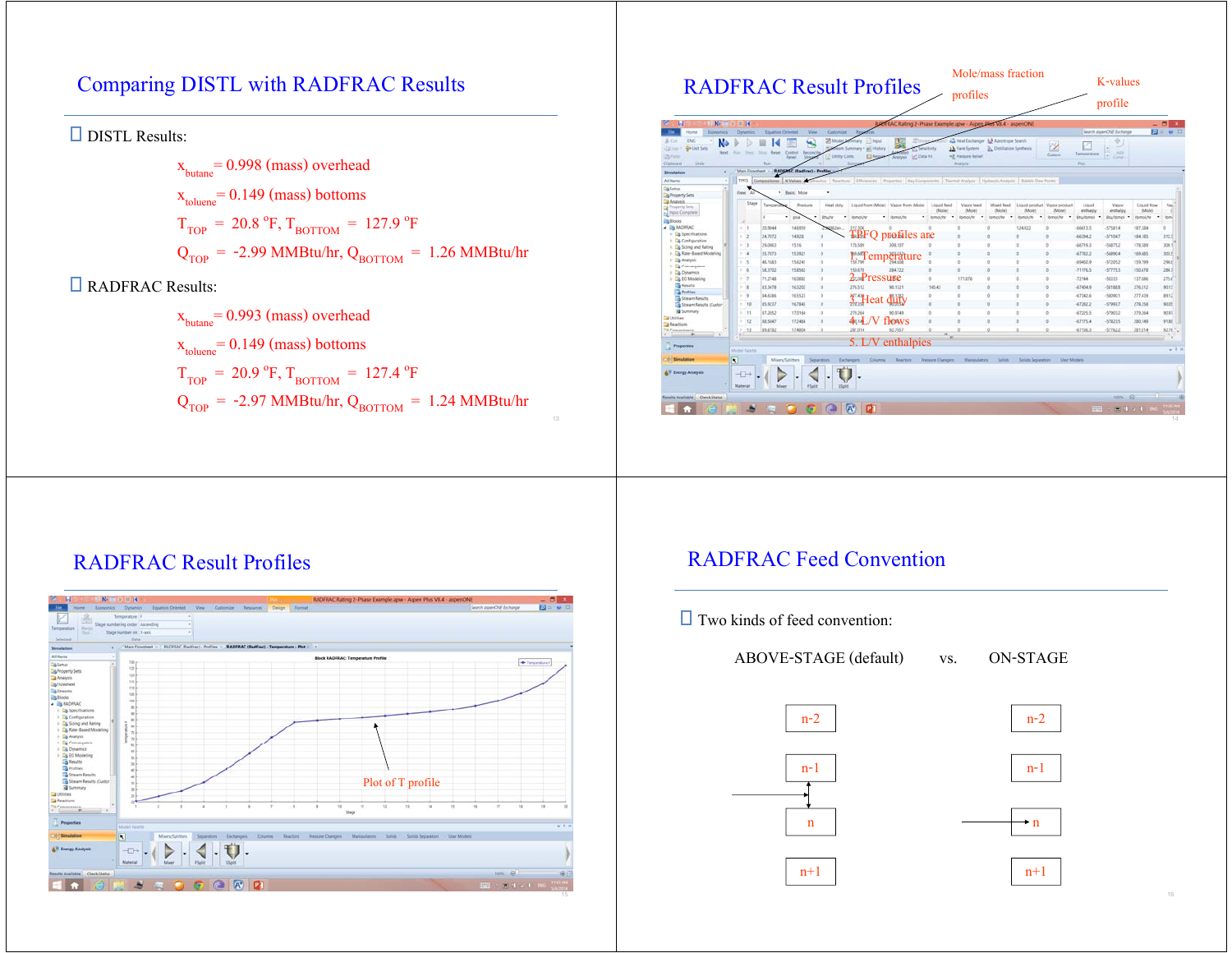## RADFRAC Feed Convention (Cont'd)

### $\Box$  Column with a gas feed to the bottom





### More Tips about Column Specifications

- $\Box$  Boil-up ratio and reflux ratio should never be set to zero
- $\Box$  For columns with no condenser, set Condenser = None in the

Configuration tab.

- $\Box$  For columns with no reboiler, set Reboiler = None
- $\Box$  When noncondensable gases are present in the column feed:
	- A partial condenser should be specified.
	- The value for Distillate Vapor Fraction in Condenser tab should be entered such that it takes out all the gases in the vapor distillate.

### RADFRAC Feed Convention (Cont'd)

- $\Box$  When a column is large with many trays, both feed conventions give similar results.
- $\Box$  However, ON-STAGE feed convention is preferred when the feed is known to be one-phase.
	- $\square$  Save flash calculations
	- $\Box$  Avoid flash problems with supercritical systems

### More Tips about Column Specifications

- $\Box$  Flow rate specifications are in general preferred over duty specifications, especially for wide-boiling systems.
- $\Box$  Use of distillate to feed or bottom to feed ratios:
	- Convenient specification when feed flow is not known
	- Provides an easier means of supplying initial guess and lower/upper limits for distillate/bottoms flow rate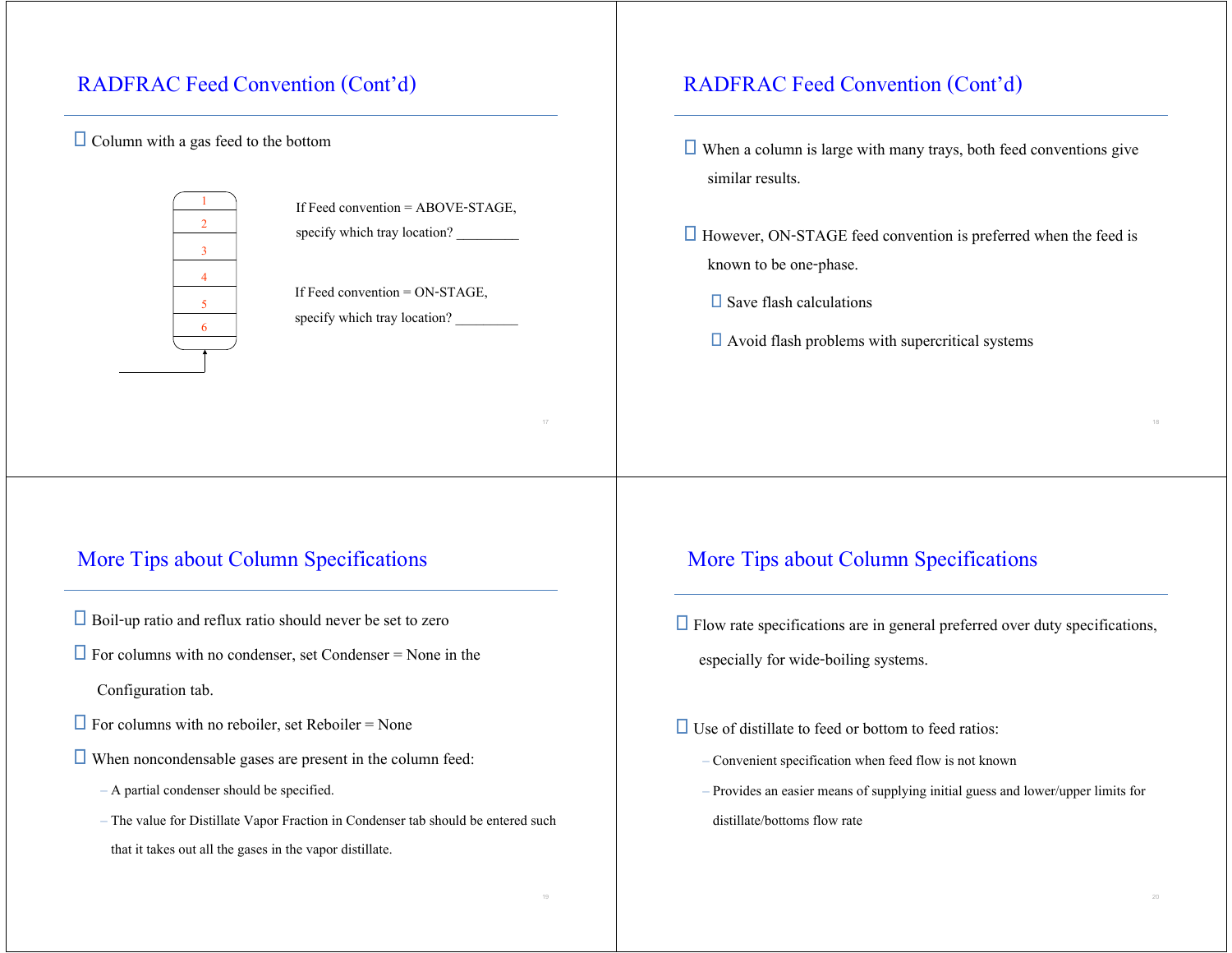### Some Examples of Column Specifications



- 3. Reboiler = None
- 4. Create a liquid feed entering Stage 1
- 5. Create a vapor feed entering last stage
- 3. Reboiler = None
- 
- 4. Create a vapor feed entering last stage

## Some More Examples



## RADFRAC Convergence

- □ A convergence scheme must be specified to solve RADFRAC
	- Specified in the Configuration tab and Convergence folder of RADFRAC
	- (defaults are present)
	- Consists of 2 major parts:
	- 1. Underlying convergence algorithm
	- 2. Initialization method (for T and x-y initial-guess profiles)

## RADFRAC Convergence (Cont'd)

- Available schemes are:
	- Standard (default)
		- Uses the Standard algorithm which implements the inside-out algorithm developed by
		- Dr. Joseph Boston of Aspen Technology
		- Initialization method is Standard too.
		- Should always be tried first

#### – Strongly Non-ideal Liquid

- Uses the Nonideal algorithm, and the initialization method is Standard
- Recommended for highly nonideal 2-phase columns in which slow convergence is

encountered using the Standard algorithm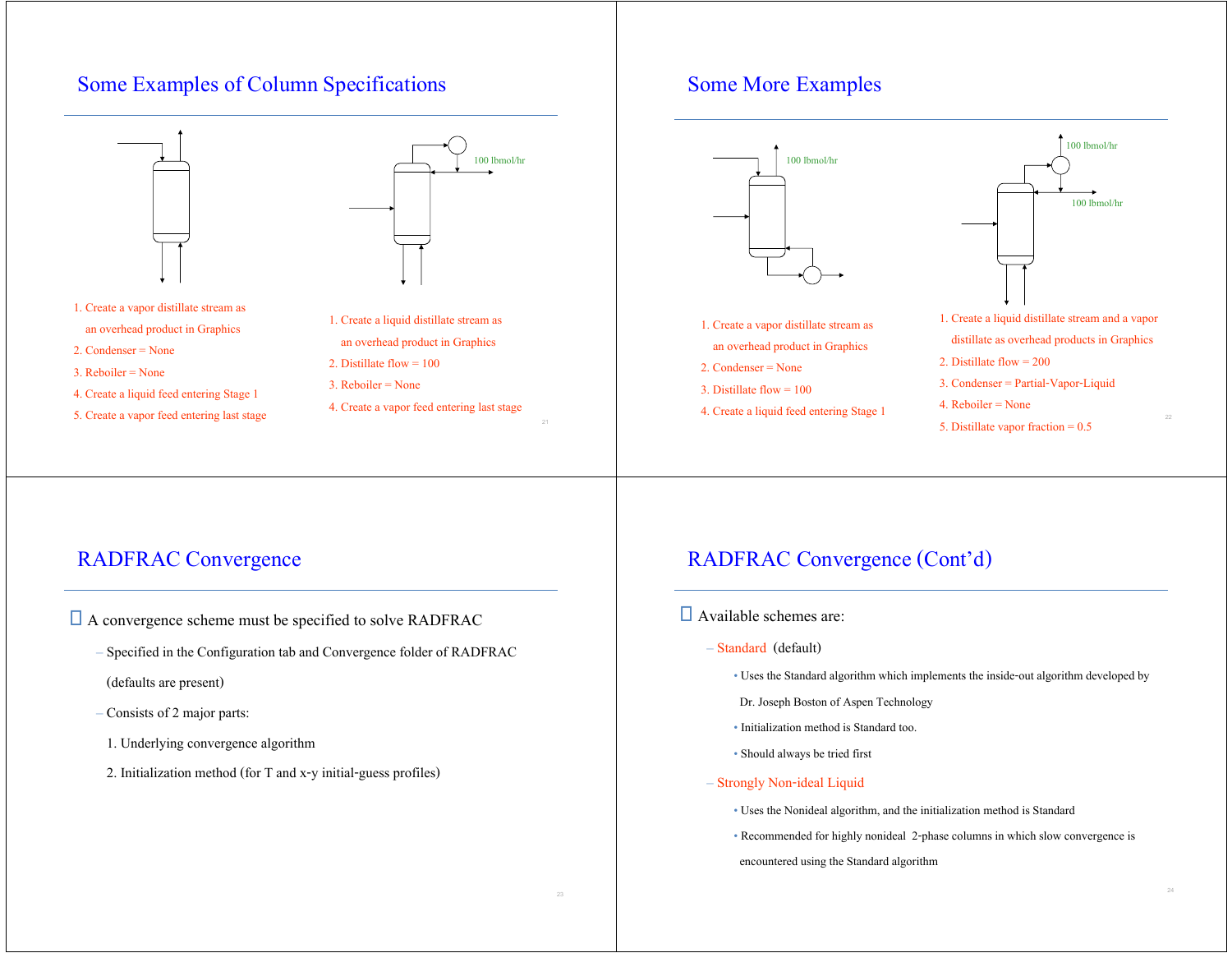## RADFRAC Convergence (Cont'd)

#### – Petroleum/Wide-boiling

- Uses the Sum-Rates algorithm, and the initialization method is Standard
- Recommended for petroleum/petrochemical applications involving wide-boiling mixtures and

many components and design-specs

#### – Azeotropic

- Uses the Newton algorithm, and the initialization method is Azeotropic
- Recommended for 2-phase azeotropic distillation columns, such as ethanol dehydration using benzene as the entrainer

#### – Cryogenic

- Uses the Standard algorithm, but the initialization method is Cryogenic
- Recommended for cryogenic applications such as air separation

### RADFRAC Standard Initialization Strategy

- $\Box$  Combines all the feeds into one composite stream
- $\Box$  Performs a flash calculation on this composite stream to obtain a vapor and a liquid composition
- $\Box$  Uses this V/L composition for all trays as the initial guess
- $\Box$  Performs a bubble-point calculation and a dew-point calculation of the composite feed
- $T_{\text{TOP}} = T_{\text{BURBLE}}$ , and  $T_{\text{BOTTOM}} = T_{\text{DEW}}$  are used as initial guesses
- $\Box$  The temperature estimates for all trays in between are linearly interpolated between  $T_{\text{BURRLE}}$  and  $T_{\text{DEW}}$ .

### RADFRAC Convergence (Cont'd)

#### – Custom

- Customized by users
- User can mix/match algorithm and initialization method in the Basic sheet of the

Convergence folder.

• For example, specify to use the Standard algorithm and Azeotropic as the initialization

method.

• Should only be used by advanced users

### Initial Estimates

- $\Box$  3 kinds of estimates users can enter as initial guesses:
	- $-$  T, x-y, and V/L
	- Specified via the Estimates folder

### $\Box$  Guidelines for estimates:

- Estimates for temperature and compositions are generally not required.
- Temperature estimates should be supplied for absorber/stripper columns, overriding the default estimates.
- Liquid and vapor flow estimates may be needed for absorber/stripper columns.
- Composition estimates may be necessary for some highly nonideal systems or extremely wide-boiling systems.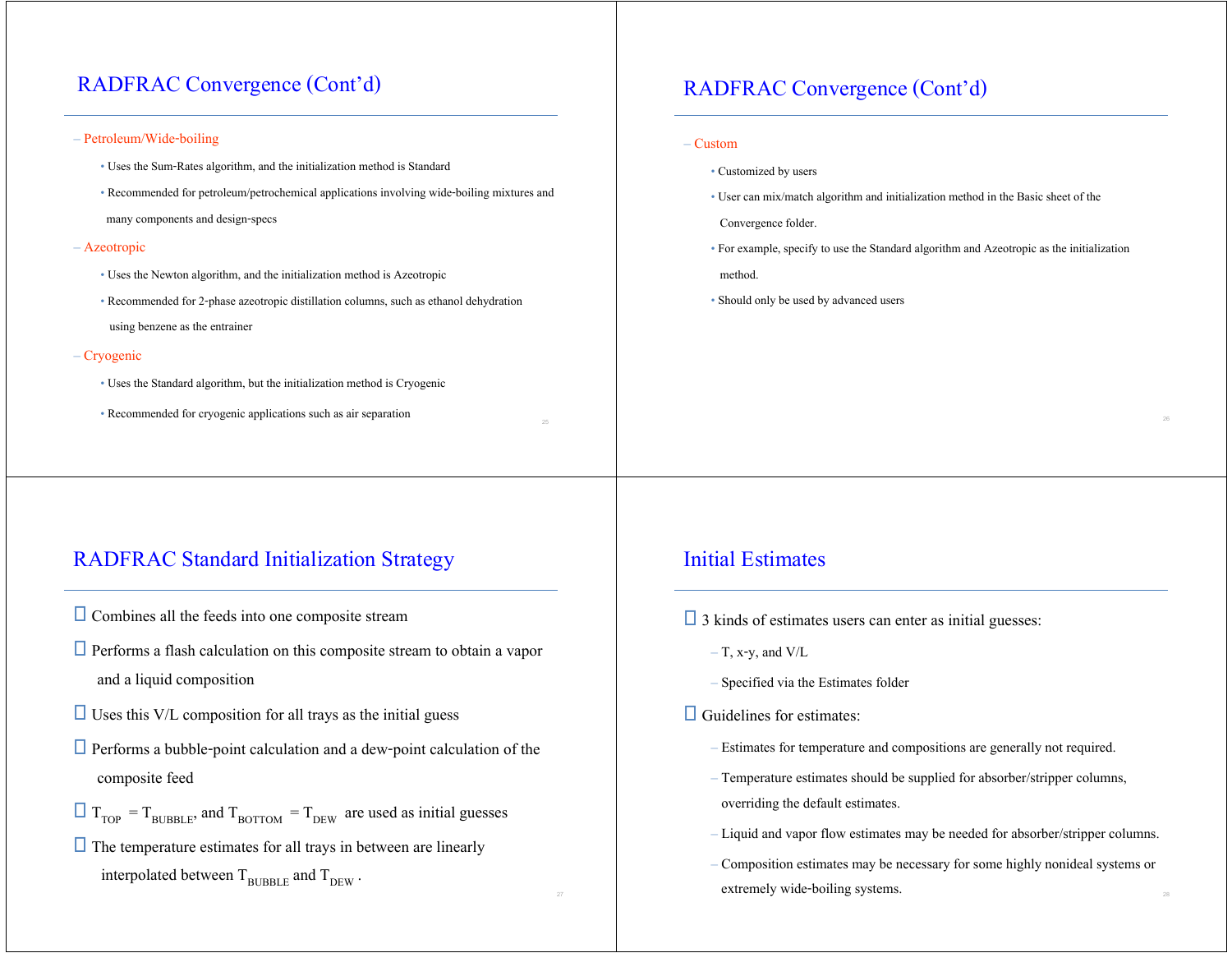## RADFRAC: 2-Phase Design Mode

- $\Box$  RADFRAC has a built-in design mode (equivalent to an external design-spec).
- Allowed design specifications include:
	- Purity of any stream (mass and mole fractions, etc.)
	- Recovery of any group of components in any product stream
	- Flow of any group of components in a product or internal stream
	- Flow ratio of any group of components in any internal stream to any other internal stream or product stream
	- Temperature of any stage

### RADFRAC: 2-Phase Design Mode (Cont'd)

– Property value, difference, and ratio for any internal or product stream

- Distillate flow
- Bottoms flow
- Reflux flow
- Boilup rate
- Reflux ratio
- Boilup ratio
- Condenser duty
- Reboiler duty

### RADFRAC: 2-Phase Design Mode (Cont'd)

- $\Box$  For each design target, there should be a corresponding manipulated variable.
- $\Box$  Valid manipulated variables are those whose values were specified in the RADFRAC block
	- Examples: Reflux ratio, distillate flow, and feed rate
	- The specified values are treated as initial guesses
- $\Box$  Use Vary folder to specify the manipulated variables
- $\Box$  Use Design Specs folder to specify the desired design values

### RADFRAC Design-Mode Example

- Example of Separation of Hydrocarbons Revisited
- $\Box$  Recall that  $\mathbf{x}_{\text{Butane}} = 0.993$  (mass fraction) in overhead
- $\square$  Suppose our desired product purity is 0.999.
- $\Box$  Impose an internal design-spec to achieve this target.
- $\Box$  Question: what column parameters can we adjust?
	- Reflux flow?
	- Reflux ratio?
	- Distillate flow?
	- Condenser duty?
	- Distillate to feed ratio?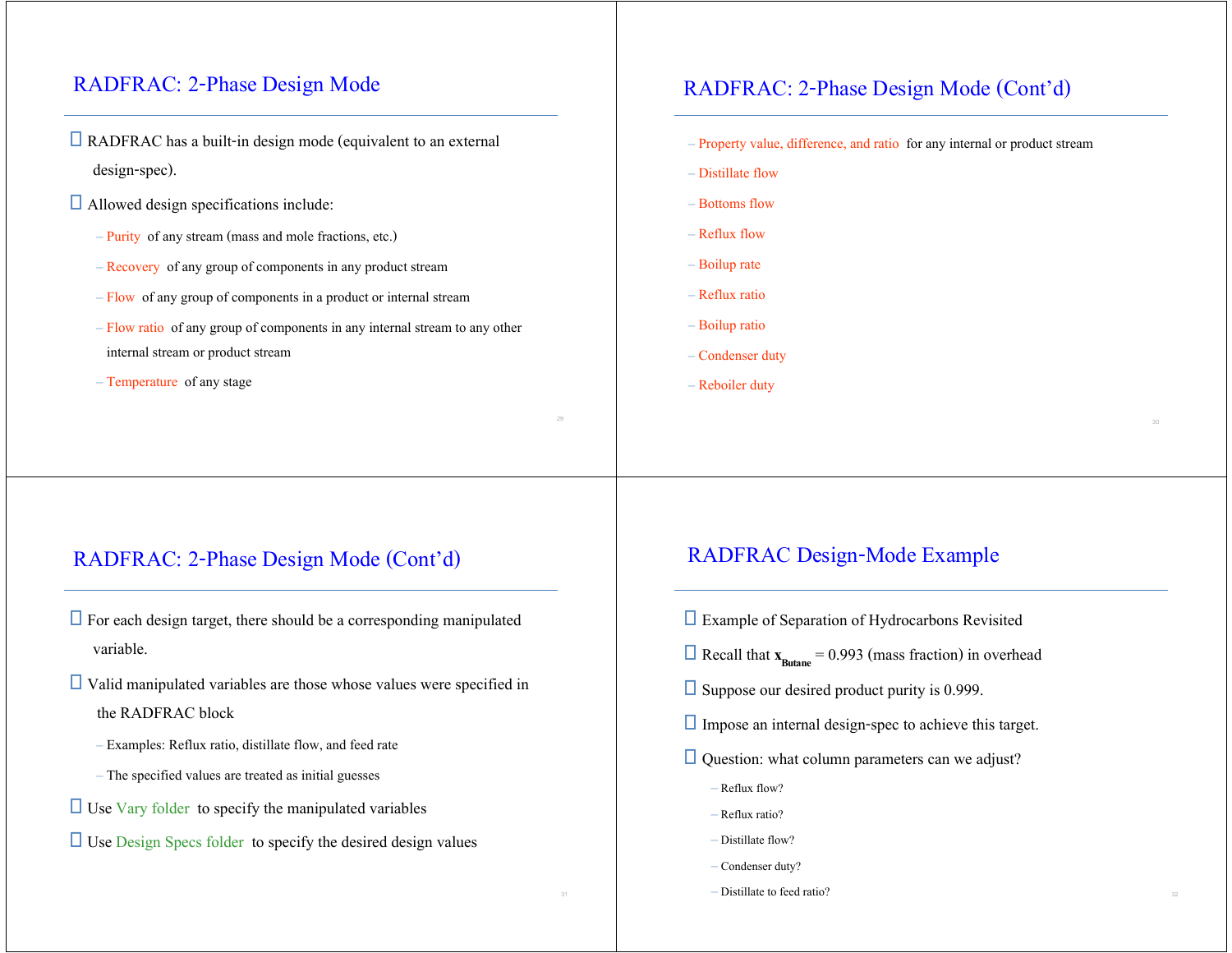### RADFRAC Design-Mode Example (Cont'd)

 $\Box$  Say we adjust the reflux ratio. Note that the specified value of 1.50 becomes an initial guess in RADFRAC's design-spec.



### Manipulated Variable is Reflux Ratio





### RADFRAC: 3-Phase Calculation Options

- $\Box$  Valid phases in the Configuration tab:
	- Vapor-Liquid (default)
		- 2-phase calculations

#### – Vapor-Liquid-Liquid

- 3 phases (vapor and 2 liquid phases) are considered in column calculations.
- No assumptions are made about the nature of the two liquid phases.
- Decanters may be associated with any stage.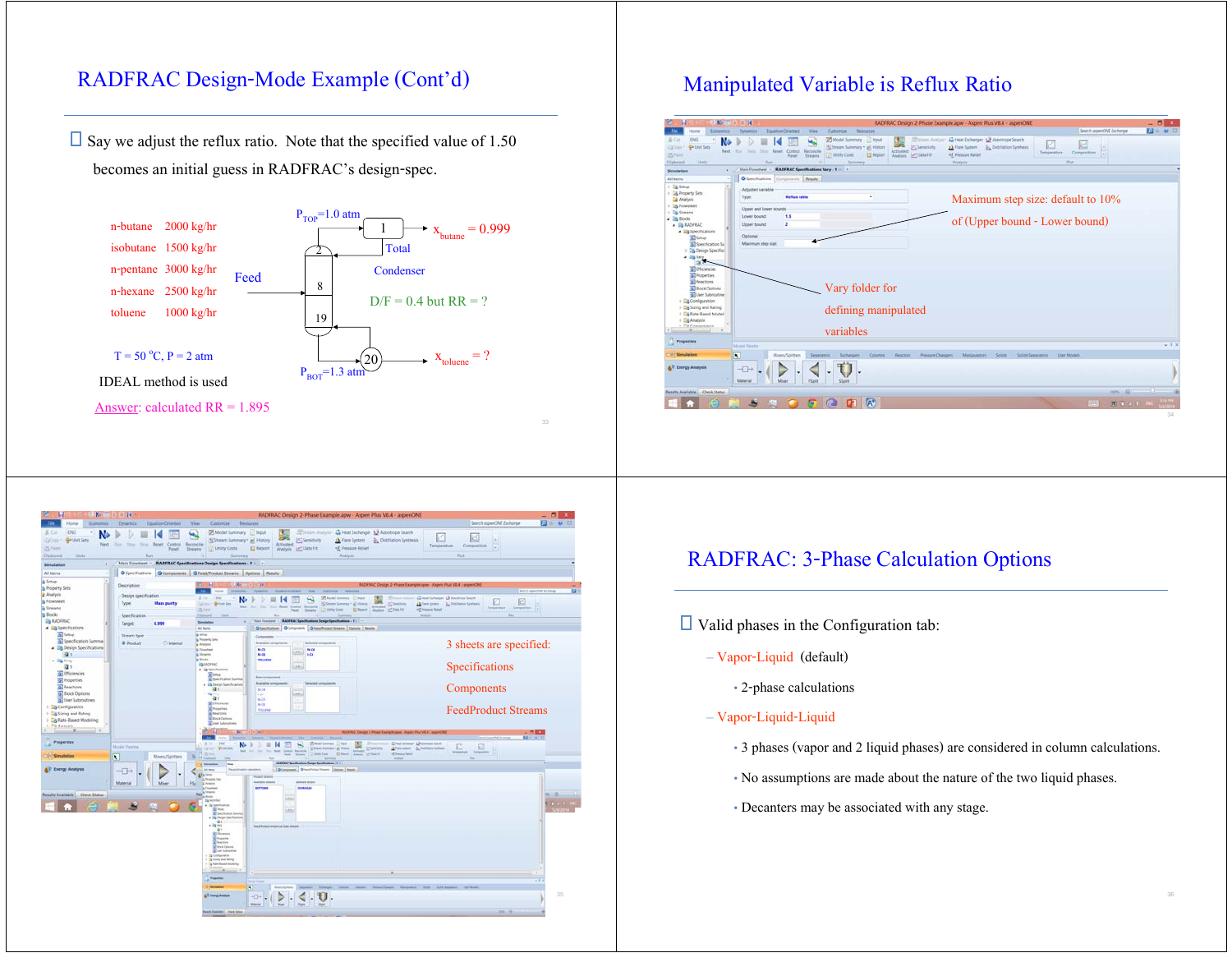## RADFRAC: 3-Phase Calculation Options (Cont'd)

- Vapor-Liquid-FreeWaterCondenser
	- 3 phases (vapor, organic, and free water) are considered in condenser calculations.
	- Free water may be decanted from the condenser.
- Vapor-Liquid-FreeWaterAnyStage
	- 3 phases (vapor, organic, and free water) are considered in column calculations (i.e. on all stages).
	- Decanters may be associated with any stage.

### RADFRAC 3-Phase Example: **n**-Butanol-Water Separation



### Input Data of **n**-Butanol-Water Separation Column

 $\Box$  Use the following data to simulate the 3-phase column:

- Specify water as the key component in liquid phase 2
- Stage 5 decanter is fixed at 25  $\degree$  C
- Water phase is decanted completely
- Butanol loss in the sidedraw will be limited to 2 percent (mole)

• Return 99% of liquid phase 1 in the decanter back to the column (estimate)

- Check all stages in the column for 2 liquid phases
- Property calculations
	- Column UNIFAC
	- Decanter UNIF-LL

## Configuration Tab of 3-Phase RADFRAC

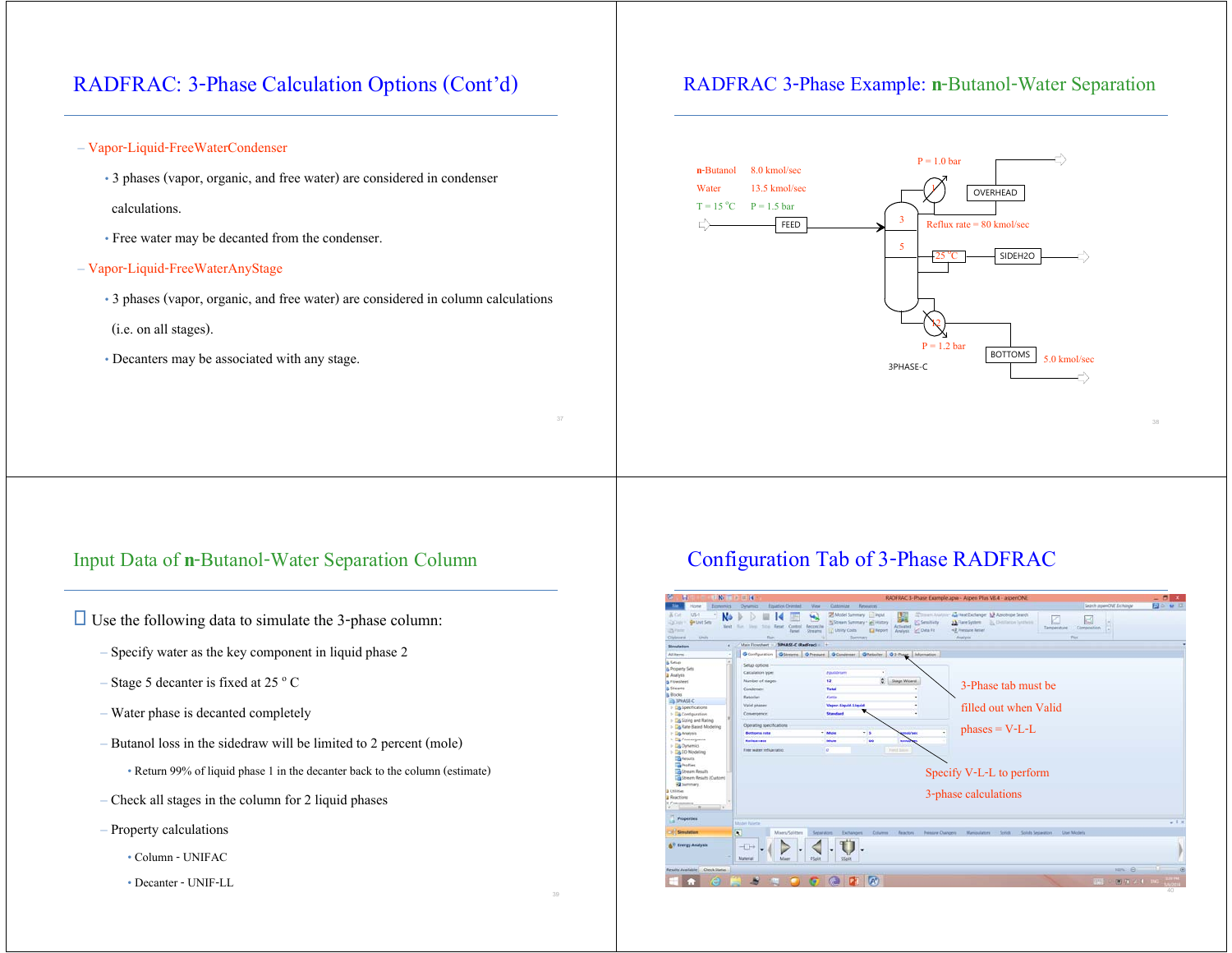## Streams Tab in 3-Phase RADFRAC

| $+8 = +14$<br>н<br>Economics -                                                  | <b>Equation Chiefred</b><br>Dysamics                                   | View<br>Customize<br>Resources                                                                                                  | RADFRAC 3-Phase Example.apw - Aspen Plus VB.4 - aspenONE                                              |                                                                                                      | Septh agenCAI Exchange          | $-01$<br><b>Bo + B</b> |
|---------------------------------------------------------------------------------|------------------------------------------------------------------------|---------------------------------------------------------------------------------------------------------------------------------|-------------------------------------------------------------------------------------------------------|------------------------------------------------------------------------------------------------------|---------------------------------|------------------------|
| $U - 1$<br>& Cit.<br>N<br>G Unit Sets<br><b>DOW</b><br>四方<br>Units:<br>Clobcard | Next Run Steps<br>Tiny Reset Control Recordie<br><b>Rangel</b><br>Rom. | <b>25 Model Summary C Input</b><br>Schleeam Summary + all History<br><b>L' Utility Casts</b><br>El Aeport<br>Streams<br>Summary | S Senativity<br>2 A Flare System:<br>Activated<br>Anahois M Data Fit<br><2 Pressure Relief<br>Anaheir | Schiesm Andony 44 Heat Exchanger 13 Azierrope Search<br>K<br>D. Dottiglion Synthesis<br>Temperature. | ы<br>Composition<br><b>That</b> |                        |
| Simulation                                                                      | Main Flowsheet = 1994ASE-C (RadFrac)                                   | <b>ALC: NO</b>                                                                                                                  |                                                                                                       |                                                                                                      |                                 |                        |
| All <b>Berns</b>                                                                | <b>O</b> Configuration                                                 | Giovani Ghesse GContener Glieboler GJ-Rase Information                                                                          |                                                                                                       |                                                                                                      |                                 |                        |
| & Setup                                                                         | Feed streams                                                           |                                                                                                                                 |                                                                                                       |                                                                                                      |                                 |                        |
| & Property Sets                                                                 | Stage<br>Name                                                          | Convention                                                                                                                      |                                                                                                       |                                                                                                      |                                 |                        |
| <b>Analysis</b>                                                                 | <b>FEED</b><br>٠                                                       | Above Stage                                                                                                                     |                                                                                                       |                                                                                                      |                                 |                        |
| 5. Flowsheet                                                                    |                                                                        |                                                                                                                                 |                                                                                                       |                                                                                                      |                                 |                        |
| & Streams<br>a Rocks                                                            |                                                                        |                                                                                                                                 |                                                                                                       |                                                                                                      |                                 |                        |
| <b>ON SPHASE-C</b>                                                              |                                                                        |                                                                                                                                 |                                                                                                       |                                                                                                      |                                 |                        |
| > Ca Specifications                                                             |                                                                        |                                                                                                                                 |                                                                                                       |                                                                                                      |                                 |                        |
| > La Configuration                                                              | Product streams                                                        |                                                                                                                                 |                                                                                                       |                                                                                                      |                                 |                        |
| > To String and Rating                                                          | Name<br>Stage                                                          | Phase<br>Basis<br>Flow                                                                                                          | <b>Fine Ratio</b><br>Usits                                                                            | Feed Specs                                                                                           |                                 |                        |
| > Da Rate-Based Modeling                                                        | OVERHEAD                                                               | Liquid<br>Mone                                                                                                                  | <b>Arnald Faxe</b>                                                                                    | Fast trans                                                                                           |                                 |                        |
| $\Rightarrow$ $\Box$ Analysis                                                   | \$09420                                                                | Liquid<br>Melle                                                                                                                 | krat/ser                                                                                              | <b>Text Taxis</b>                                                                                    |                                 |                        |
| 1 3 Consequeur                                                                  | 12<br><b>BOTTOMS</b>                                                   | Liquid                                                                                                                          | amini/see                                                                                             | <b>Text Yard</b>                                                                                     |                                 |                        |
| <b>I</b> La Dynamics                                                            |                                                                        |                                                                                                                                 |                                                                                                       |                                                                                                      |                                 |                        |
| > E8 E0 Modeling                                                                | Panudo streams                                                         |                                                                                                                                 |                                                                                                       | Note that the sidedraw                                                                               |                                 |                        |
| <b>Ta</b> Resume<br><b>The Prodiles</b>                                         | Name                                                                   | Pseudo Stream Stage<br>Internal Phase Reboiler Phase                                                                            | Rebisile<br>round Pumparound                                                                          |                                                                                                      |                                 |                        |
| <b>Ca Stream Results</b>                                                        | Type                                                                   |                                                                                                                                 | Conditions<br>Conditions                                                                              |                                                                                                      |                                 |                        |
| Stream Returbs (Custom)                                                         |                                                                        |                                                                                                                                 |                                                                                                       | flow is not required                                                                                 |                                 |                        |
| <b>B</b> Summary                                                                |                                                                        |                                                                                                                                 |                                                                                                       |                                                                                                      |                                 |                        |
| <b>J</b> Utilities                                                              |                                                                        |                                                                                                                                 |                                                                                                       |                                                                                                      |                                 |                        |
| <b>Anactions</b>                                                                |                                                                        |                                                                                                                                 |                                                                                                       | when a Decanter is                                                                                   |                                 |                        |
| Constraints<br>24<br>$-14$                                                      |                                                                        |                                                                                                                                 |                                                                                                       |                                                                                                      |                                 |                        |
|                                                                                 |                                                                        |                                                                                                                                 |                                                                                                       |                                                                                                      |                                 |                        |
| <b>Pringerties</b>                                                              |                                                                        |                                                                                                                                 |                                                                                                       | specified with return                                                                                |                                 |                        |
|                                                                                 | <b>Midel Paints</b>                                                    |                                                                                                                                 |                                                                                                       |                                                                                                      |                                 | $-3.1$                 |
| <b>City</b> Simulation                                                          | $\overline{\mathbf{N}}$<br>Maers/Spitters                              | Eichangers<br><b>Columns</b><br>Separators.                                                                                     | Pressure Changers: Manipulators<br><b>Beaching</b>                                                    | Solids Separature  User Models<br>Solida                                                             |                                 |                        |
|                                                                                 |                                                                        |                                                                                                                                 |                                                                                                       |                                                                                                      |                                 |                        |
| <b>AV Energy Analysis</b>                                                       | $\neg$                                                                 |                                                                                                                                 | fractions                                                                                             |                                                                                                      |                                 |                        |
|                                                                                 |                                                                        |                                                                                                                                 |                                                                                                       |                                                                                                      |                                 |                        |
|                                                                                 | <b>Material</b><br>Misser                                              | <b>FSpilit</b><br>SSolit                                                                                                        |                                                                                                       |                                                                                                      |                                 |                        |
| Results Available Check Status                                                  |                                                                        |                                                                                                                                 |                                                                                                       |                                                                                                      | $mn - \Theta$                   |                        |
|                                                                                 |                                                                        |                                                                                                                                 |                                                                                                       |                                                                                                      |                                 |                        |
| э                                                                               | B                                                                      | <b>DE AV</b><br>61<br>G.                                                                                                        |                                                                                                       |                                                                                                      | 第第2章<br><b>FEED</b>             |                        |
|                                                                                 |                                                                        |                                                                                                                                 |                                                                                                       |                                                                                                      |                                 |                        |

## 3-Phase Tab in 3-Phase RADFRAC



# Specify DECANTER in the Decanter Folder

| <b>IN BERGER</b><br>н                                                                            |                                                                                                                                                                                                                                    | RADERAC 3-Phase Example apw - Aspen Plus V8.4 - asperIONE                                                                                                                                                     |                               | $- 0.$         |
|--------------------------------------------------------------------------------------------------|------------------------------------------------------------------------------------------------------------------------------------------------------------------------------------------------------------------------------------|---------------------------------------------------------------------------------------------------------------------------------------------------------------------------------------------------------------|-------------------------------|----------------|
| <b>Bronemics</b>                                                                                 | Equation Oriented<br>View.<br><b>Customize</b><br>Resources<br>Dynamics.                                                                                                                                                           |                                                                                                                                                                                                               | Search aspenONE Exchange      | <b>130 U D</b> |
| $UT-1$<br>N<br>W Cot<br>Grunn Sets<br>23 Circle<br><b>Neigh</b><br>Z5 Farin<br>Duty.<br>Clobcard | Model Summary   Input<br><b>N</b> Stream Summary * all History<br><b>Ship Reset Control Recordia</b><br>Activated<br>Sheep<br><b>CALLS</b><br><b>LT MIRY Cods</b><br><b>D</b> Nepert<br>Shearry<br>Pariel<br><b>Bus</b><br>Summary | Sittmen Analysis An Heat Exchanger N. Assotroste Search<br>ĸ<br>S Senitivity<br><b>J.A.</b> Flare System<br>D., Textriution Sentence<br>Temperature<br>Analysis AT Data Fit<br><3. Trenture field<br>Analysis | e<br>×<br>Composition<br>Port |                |
| Simulation                                                                                       | Main Flowsheet - 3PHASE-C Configuration Decenters - S = +                                                                                                                                                                          |                                                                                                                                                                                                               |                               |                |
| All Items                                                                                        | O Spechanisms Dations Results Composition                                                                                                                                                                                          |                                                                                                                                                                                                               |                               |                |
| <b>ANTIQUES</b><br>Books                                                                         | Fractions of decarter liquid flows returned to column                                                                                                                                                                              |                                                                                                                                                                                                               |                               |                |
| <b>Da IPHASE-C</b>                                                                               | Fraction of fut liquid returned:<br>$0.99 - 4$                                                                                                                                                                                     |                                                                                                                                                                                                               |                               |                |
| . By Specifications                                                                              | Fraction of 2nd liquid returned.<br>$\bullet$                                                                                                                                                                                      | Return 99% 1st liquid                                                                                                                                                                                         |                               |                |
| Setup<br>a) Specification Summary                                                                |                                                                                                                                                                                                                                    |                                                                                                                                                                                                               |                               |                |
| <sup>a</sup> El Design Specifications                                                            | Subcooling specification                                                                                                                                                                                                           | phase to the column                                                                                                                                                                                           |                               |                |
| -31                                                                                              | <b>III</b> Subcooled temperature:<br>25                                                                                                                                                                                            |                                                                                                                                                                                                               |                               |                |
| # Elli Vary<br>231                                                                               | C Degrees subcooled:<br>$\epsilon$                                                                                                                                                                                                 |                                                                                                                                                                                                               |                               |                |
| 5 Ulciencies                                                                                     | ٠<br><b>Utility:</b>                                                                                                                                                                                                               |                                                                                                                                                                                                               |                               |                |
| <b>S</b> Properties<br>G Fractions                                                               |                                                                                                                                                                                                                                    | Decant all 2nd liquid phase                                                                                                                                                                                   |                               |                |
| <b>Al Bock Options</b>                                                                           |                                                                                                                                                                                                                                    |                                                                                                                                                                                                               |                               |                |
| <b>SE User Subroutives</b>                                                                       |                                                                                                                                                                                                                                    |                                                                                                                                                                                                               |                               |                |
| . B Configuration<br><b>B</b> Heaters and Coolers                                                |                                                                                                                                                                                                                                    |                                                                                                                                                                                                               |                               |                |
| A Pumpardunds                                                                                    |                                                                                                                                                                                                                                    |                                                                                                                                                                                                               |                               |                |
| a Ela Decanters                                                                                  | Specify the subcooled                                                                                                                                                                                                              |                                                                                                                                                                                                               |                               |                |
| <b>23 S</b><br><b>Candenser Hourvey</b>                                                          |                                                                                                                                                                                                                                    |                                                                                                                                                                                                               |                               |                |
| <b>Ea Reboller Hourses</b>                                                                       |                                                                                                                                                                                                                                    |                                                                                                                                                                                                               |                               |                |
| <b>Da Sizing and Rating</b>                                                                      | temperature                                                                                                                                                                                                                        |                                                                                                                                                                                                               |                               |                |
| $\rightarrow$<br>a.                                                                              |                                                                                                                                                                                                                                    |                                                                                                                                                                                                               |                               |                |
| <b>Properties</b>                                                                                | <b>Model Patents</b>                                                                                                                                                                                                               |                                                                                                                                                                                                               |                               | $-11$          |
| <b>Comutation</b>                                                                                | $\overline{\mathbf{S}}$<br><b>Separators</b><br>Exchangers<br>Columns<br>Mierrs/Spitters                                                                                                                                           | Reactors<br>Pressure Changers<br>Manpulatim<br><b>Sellas</b><br>Solida Separators<br><b>User Models</b>                                                                                                       |                               |                |
|                                                                                                  |                                                                                                                                                                                                                                    |                                                                                                                                                                                                               |                               |                |
| <b>AV Energy Analysis</b>                                                                        | $\neg$                                                                                                                                                                                                                             |                                                                                                                                                                                                               |                               |                |
|                                                                                                  | Material<br>Mixer<br>FSplit<br>Stoir                                                                                                                                                                                               |                                                                                                                                                                                                               |                               |                |
|                                                                                                  |                                                                                                                                                                                                                                    |                                                                                                                                                                                                               |                               |                |
| Results Available Check Status                                                                   |                                                                                                                                                                                                                                    |                                                                                                                                                                                                               | $mn - B$                      |                |
|                                                                                                  |                                                                                                                                                                                                                                    |                                                                                                                                                                                                               |                               |                |
|                                                                                                  | $P1$ $A$<br>Œ                                                                                                                                                                                                                      |                                                                                                                                                                                                               | 田美 田 田<br>wee                 |                |

# Specify the Manipulated Variable in Design-Spec

| н<br>$\mathbb{E}[X] = \mathbb{E}[X]$                                                              |                                                     |                          |                                   |                                                                                                                        |                 |           |                                        |                                         | RADFRAC 3-Phase Example.apw - Aspen Plus V8.4 - aspenONE                                       |                                  |                                    | $- 011$            |
|---------------------------------------------------------------------------------------------------|-----------------------------------------------------|--------------------------|-----------------------------------|------------------------------------------------------------------------------------------------------------------------|-----------------|-----------|----------------------------------------|-----------------------------------------|------------------------------------------------------------------------------------------------|----------------------------------|------------------------------------|--------------------|
| <b>Allen</b><br><b>Normal</b>                                                                     | Economics Dynamics                                  | Equation Oriented        | <b>You</b>                        | Customize 1                                                                                                            | Resources       |           |                                        |                                         |                                                                                                |                                  | Search aspenONE Exchange           | 日 0 日              |
| US-1<br>A Of<br>m.<br>N<br>Dichiert Grünsten<br>Next.<br><b>CLTHH</b><br>Cignoard<br><b>Lists</b> | for four fine first Control Recordia<br>Rom.        | <b>Contract Property</b> | Panel Streams                     | Model Summary Direct<br>Al Stream Summary + an History<br><b>In Listey Costs'</b><br>Service De Prince Co., Charleston | <b>D</b> Report | Activated | 25 Senativity<br>Analysis 1/2 Data Fit | <b>&lt;2</b> Pressure Field<br>Analysis | Elizabet Analysis' As Heat Enchanger N Agentinge Search<br>A Raw System 2), Contration Systems | ĸ<br>Temperature                 | d<br>H<br>Composition<br>m<br>Patt |                    |
| ÷<br>Simulation                                                                                   | Man Frowhert - 1PHASE-C Specifications Vary - 1 - + |                          |                                   |                                                                                                                        |                 |           |                                        |                                         |                                                                                                |                                  |                                    |                    |
| All News<br>×.                                                                                    | <b>OSpectrators Component Results</b>               |                          |                                   |                                                                                                                        |                 |           |                                        |                                         |                                                                                                |                                  |                                    |                    |
| <b>SERRITE</b>                                                                                    |                                                     |                          |                                   |                                                                                                                        |                 |           |                                        |                                         |                                                                                                |                                  |                                    |                    |
| <b>Ringer</b>                                                                                     | Adusted variable                                    |                          |                                   |                                                                                                                        |                 |           |                                        |                                         |                                                                                                |                                  |                                    |                    |
| <b>THE TANKSE-C</b>                                                                               | Teper                                               |                          | <b>1st liquid return fraction</b> |                                                                                                                        | ٠               |           |                                        |                                         |                                                                                                |                                  |                                    |                    |
| - Els Specifications                                                                              | Stage:                                              | ٠                        | ¢                                 |                                                                                                                        |                 |           |                                        |                                         |                                                                                                |                                  |                                    |                    |
| <b>Sal</b> Setup                                                                                  |                                                     |                          |                                   |                                                                                                                        |                 |           |                                        |                                         |                                                                                                |                                  |                                    |                    |
| Specification Summary                                                                             | Upper and tower bounds                              |                          |                                   |                                                                                                                        |                 |           |                                        |                                         |                                                                                                |                                  |                                    |                    |
| . 28 Design Specifications                                                                        | Lower bound:                                        | 0.99                     |                                   |                                                                                                                        |                 |           |                                        |                                         |                                                                                                |                                  |                                    |                    |
| (2)<br>a Els Vary                                                                                 | Upper fround:                                       | 0.999                    |                                   |                                                                                                                        |                 |           |                                        |                                         |                                                                                                |                                  |                                    |                    |
| 园                                                                                                 |                                                     |                          |                                   |                                                                                                                        |                 |           |                                        |                                         |                                                                                                |                                  |                                    |                    |
| 6 Efficiencies                                                                                    | Optional                                            |                          |                                   |                                                                                                                        |                 |           |                                        |                                         |                                                                                                |                                  |                                    |                    |
| <b>G</b> Properties                                                                               | Maximum step size:                                  |                          |                                   |                                                                                                                        |                 |           |                                        |                                         |                                                                                                |                                  |                                    |                    |
| <b>Go</b> Reactions                                                                               |                                                     |                          |                                   |                                                                                                                        |                 |           |                                        |                                         |                                                                                                |                                  |                                    |                    |
| <b>G</b> Block Outlons                                                                            |                                                     |                          |                                   |                                                                                                                        |                 |           |                                        |                                         |                                                                                                |                                  |                                    |                    |
| <b>Gil User Subroutines</b>                                                                       |                                                     |                          |                                   |                                                                                                                        |                 |           |                                        |                                         |                                                                                                |                                  |                                    |                    |
| - El Cerfiguration                                                                                |                                                     |                          |                                   |                                                                                                                        |                 |           |                                        |                                         |                                                                                                |                                  |                                    |                    |
| <b>Coolers</b> and Coolers                                                                        |                                                     |                          |                                   |                                                                                                                        |                 |           |                                        |                                         |                                                                                                |                                  |                                    |                    |
|                                                                                                   |                                                     |                          |                                   |                                                                                                                        |                 |           |                                        |                                         |                                                                                                |                                  |                                    |                    |
| <b>De Pumpanounds</b>                                                                             |                                                     |                          |                                   |                                                                                                                        |                 |           |                                        |                                         |                                                                                                |                                  |                                    |                    |
| . Els Decanters                                                                                   |                                                     |                          |                                   |                                                                                                                        |                 |           |                                        |                                         |                                                                                                |                                  |                                    |                    |
| <b>RES</b>                                                                                        |                                                     |                          |                                   |                                                                                                                        |                 |           |                                        |                                         |                                                                                                |                                  |                                    |                    |
| Condenser Higgsen                                                                                 |                                                     |                          |                                   |                                                                                                                        |                 |           |                                        |                                         |                                                                                                |                                  |                                    |                    |
| Arboitet Houses                                                                                   |                                                     |                          |                                   |                                                                                                                        |                 |           |                                        |                                         |                                                                                                |                                  |                                    |                    |
| <b>City</b> Sizing and Rating                                                                     |                                                     |                          |                                   |                                                                                                                        |                 |           |                                        |                                         |                                                                                                |                                  |                                    |                    |
| $1 - 1 - 1 - 1$                                                                                   |                                                     |                          |                                   |                                                                                                                        |                 |           |                                        |                                         |                                                                                                |                                  |                                    |                    |
|                                                                                                   |                                                     |                          |                                   |                                                                                                                        |                 |           |                                        |                                         |                                                                                                |                                  |                                    |                    |
| <b>Properties</b>                                                                                 |                                                     |                          |                                   |                                                                                                                        |                 |           |                                        |                                         |                                                                                                |                                  |                                    | $x + x$            |
|                                                                                                   | Michel Faistts                                      |                          |                                   |                                                                                                                        |                 |           |                                        |                                         |                                                                                                |                                  |                                    |                    |
| <b>CONSUMINARY</b>                                                                                | $\overline{\mathbf{R}}$                             | Maart/Spilters           | Separators                        | Extrangers                                                                                                             |                 |           | Columns Reaches Pressure Changers      |                                         | Mangulator: Scick                                                                              | Solicis Separators . User Models |                                    |                    |
|                                                                                                   |                                                     |                          |                                   |                                                                                                                        |                 |           |                                        |                                         |                                                                                                |                                  |                                    |                    |
| <b>AV Energy Analysis</b>                                                                         | $-\Box$                                             |                          |                                   |                                                                                                                        |                 |           |                                        |                                         |                                                                                                |                                  |                                    |                    |
|                                                                                                   |                                                     |                          |                                   |                                                                                                                        |                 |           |                                        |                                         |                                                                                                |                                  |                                    |                    |
|                                                                                                   | Material:                                           | Altimore                 | <b>FSplit</b>                     | 55pit                                                                                                                  |                 |           |                                        |                                         |                                                                                                |                                  |                                    |                    |
|                                                                                                   |                                                     |                          |                                   |                                                                                                                        |                 |           |                                        |                                         |                                                                                                |                                  |                                    |                    |
|                                                                                                   |                                                     |                          |                                   |                                                                                                                        |                 |           |                                        |                                         |                                                                                                |                                  |                                    |                    |
| <b>Results Available   Check Status</b>                                                           |                                                     |                          |                                   |                                                                                                                        |                 |           |                                        |                                         |                                                                                                |                                  |                                    | $\sim$<br>$nm = 0$ |
| Э                                                                                                 | یخ<br><b>SEE</b>                                    |                          | lo.                               | <b>PI</b> A<br>G                                                                                                       |                 |           |                                        |                                         |                                                                                                |                                  |                                    | (四) ( 南京 4 0 16    |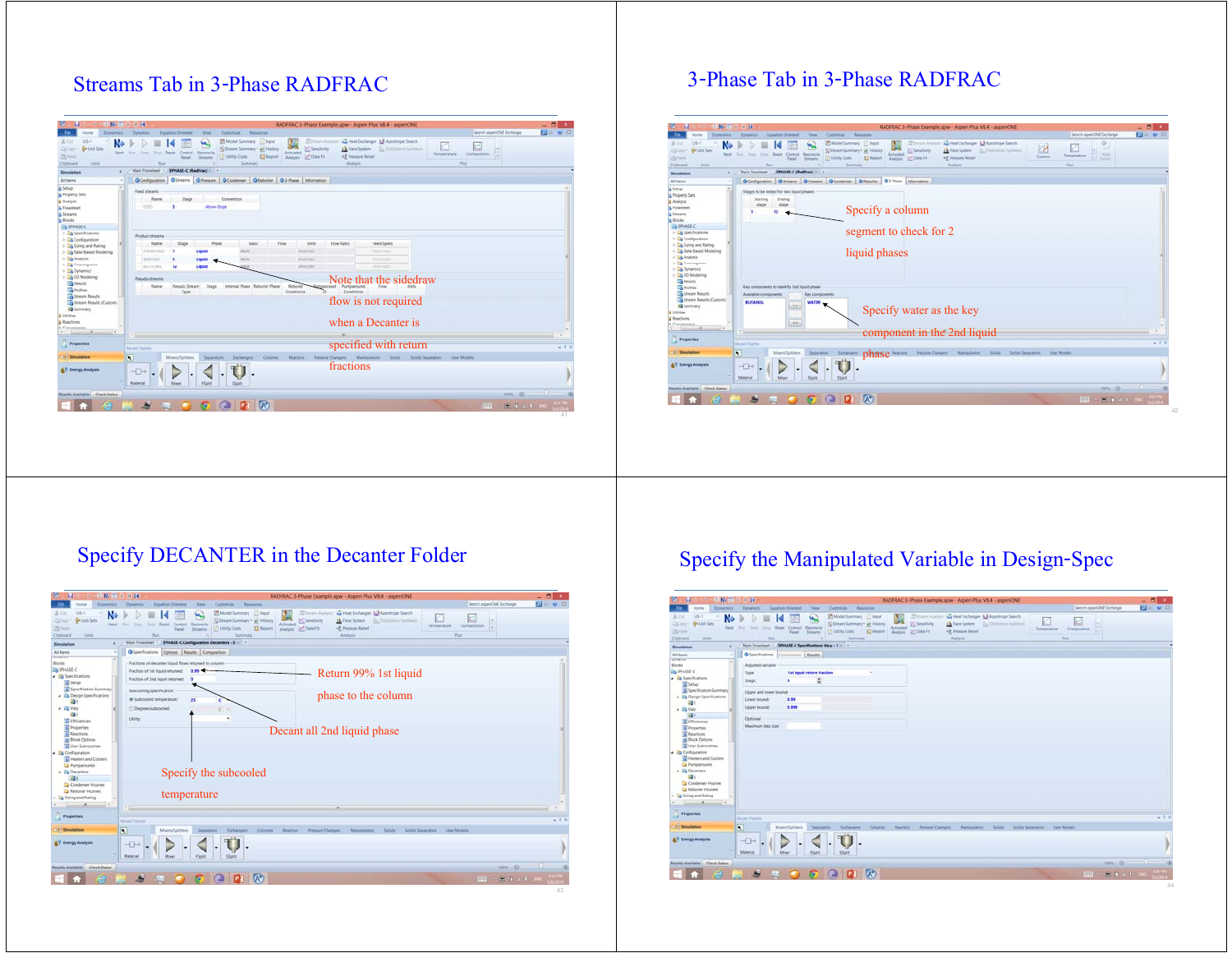

### Results from 3-Phase Design RADFRAC

### $\Box$  Key Results:

– Calculated reflux ratio =  $6.86$ 

 $-$  T<sub>TOP</sub> = 92.6  $\rm{^{\circ}}$  C , T<sub>BOTTOM</sub> = 122.5  $\rm{^{\circ}}$  C

- Calculated 1st liquid return fraction (in design-spec) = 0.99838
- Decanter results:

• Cooling duty = -870.7 MMkcal/hr

|                     |               | WATER BUTANOL |
|---------------------|---------------|---------------|
| <b>Total Liquid</b> | 0.5543 0.4457 |               |
| 1st Liquid          | 0.5337 0.4663 |               |
| 2nd Liquid          | 0.9815 0.0185 |               |

 $\Box$  Question: How many trays exhibit 2 liquid phases?

## Stream Results from 3-Phase Design RADFRAC

|                    | <b>FEED</b> | <b>OVERHEAD</b> | SIDEH <sub>20</sub> | <b>BOTTOMS</b> |
|--------------------|-------------|-----------------|---------------------|----------------|
| Temperature C      | 50.0        | 92.6            | 25.0                | 122.5          |
| Pressure<br>bar    | 1.50        | 1.00            | 1.07                | 1.20           |
| Mole Flow kmol/sec | 21.500      | 11.663          | 4.837               | 5.000          |
| Mole Flow kmol/sec |             |                 |                     |                |
| <b>WATER</b>       | 13.500      | 8.823           | 4.677               | 0.000          |
| BUTANOL            | 8.00        | 2.840           | 0.160               | 5.000          |
| Mole Frac          |             |                 |                     |                |
| <b>WATER</b>       | 0.628       | 0.756           | 0.967               | 0.000          |
| <b>BUTANOL</b>     | 0.372       | 0.244           | 0.033               | 1.000          |

### RADFRAC Advanced Features

 $\Box$  Vaporization efficiencies or Murphree efficiencies can be specified for

individual trays or individual components in the Efficiencies folder .

RADFRAC can handle chemical reactions (reactive distillation)

- Equilibrium-controlled, rate-controlled, or electrolytic
- Reactions can occur in liquid and/or vapor phase.
- Example: nitric acid absorption tower